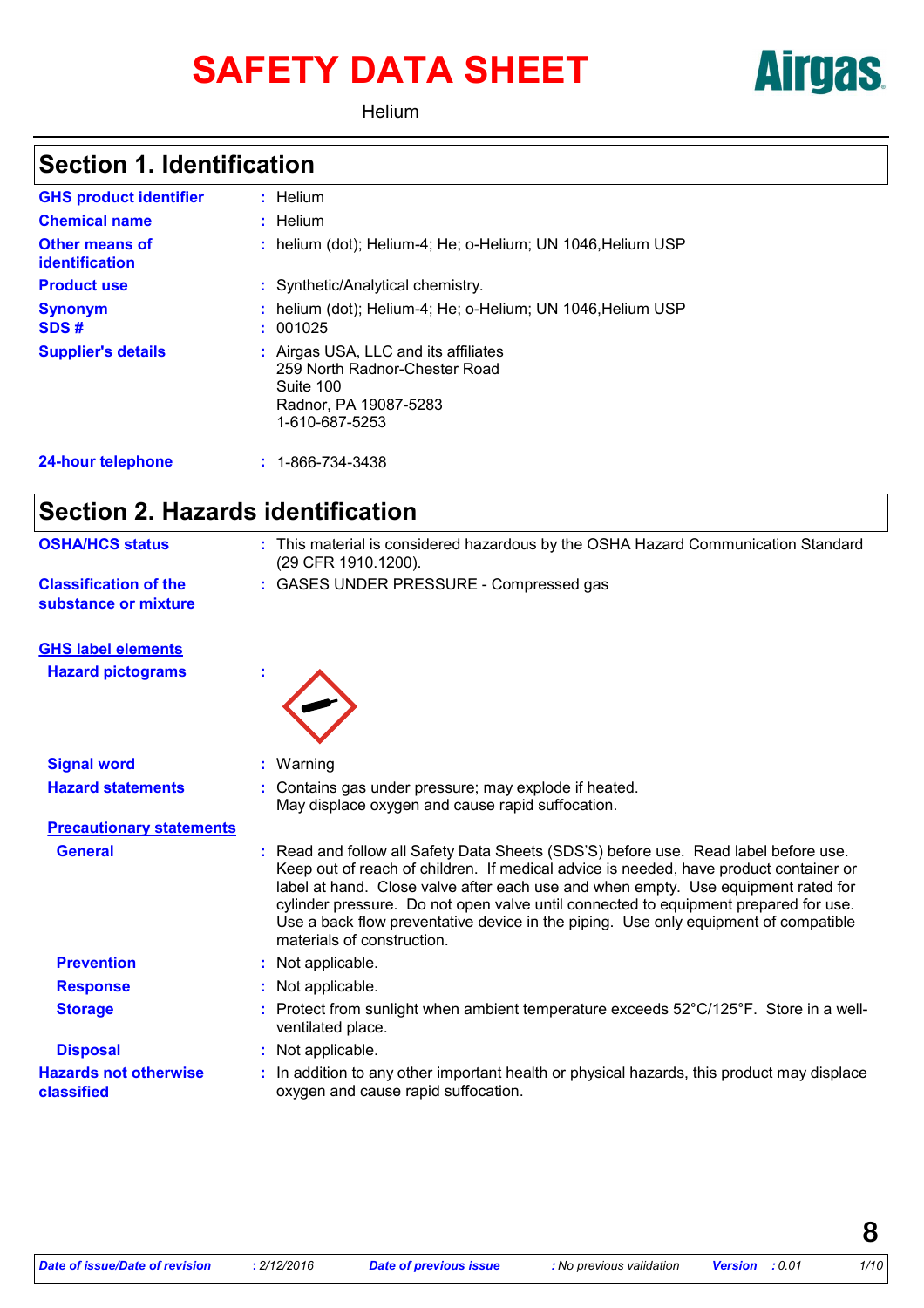### **Section 3. Composition/information on ingredients**

| <b>Substance/mixture</b>                | : Substance                                                 |
|-----------------------------------------|-------------------------------------------------------------|
| <b>Chemical name</b>                    | : Helium                                                    |
| <b>Other means of</b><br>identification | : helium (dot); Helium-4; He; o-Helium; UN 1046, Helium USP |

#### **CAS number/other identifiers**

| <b>CAS</b> number   | $: 7440 - 59 - 7$ |
|---------------------|-------------------|
| <b>Product code</b> | : 001025          |

| <b>Ingredient name</b> | . O.<br>70 | <b>CAS number</b> |
|------------------------|------------|-------------------|
| <b>Helium</b>          | 100        | 7440-59-7         |

Any concentration shown as a range is to protect confidentiality or is due to batch variation.

**There are no additional ingredients present which, within the current knowledge of the supplier and in the concentrations applicable, are classified as hazardous to health or the environment and hence require reporting in this section.**

**Occupational exposure limits, if available, are listed in Section 8.**

### **Section 4. First aid measures**

| <b>Description of necessary first aid measures</b> |                                                                                                                                                                                                                                                                                                                                                                                                                                                                                                                                                                                              |
|----------------------------------------------------|----------------------------------------------------------------------------------------------------------------------------------------------------------------------------------------------------------------------------------------------------------------------------------------------------------------------------------------------------------------------------------------------------------------------------------------------------------------------------------------------------------------------------------------------------------------------------------------------|
| <b>Eye contact</b>                                 | : Immediately flush eyes with plenty of water, occasionally lifting the upper and lower<br>eyelids. Check for and remove any contact lenses. Continue to rinse for at least 10<br>minutes. Get medical attention if irritation occurs.                                                                                                                                                                                                                                                                                                                                                       |
| <b>Inhalation</b>                                  | : Remove victim to fresh air and keep at rest in a position comfortable for breathing. If<br>not breathing, if breathing is irregular or if respiratory arrest occurs, provide artificial<br>respiration or oxygen by trained personnel. It may be dangerous to the person providing<br>aid to give mouth-to-mouth resuscitation. Get medical attention if adverse health effects<br>persist or are severe. If unconscious, place in recovery position and get medical<br>attention immediately. Maintain an open airway. Loosen tight clothing such as a collar,<br>tie, belt or waistband. |
| <b>Skin contact</b>                                | : Flush contaminated skin with plenty of water. Remove contaminated clothing and<br>shoes. Get medical attention if symptoms occur. Wash clothing before reuse. Clean<br>shoes thoroughly before reuse.                                                                                                                                                                                                                                                                                                                                                                                      |
| <b>Ingestion</b>                                   | : As this product is a gas, refer to the inhalation section.                                                                                                                                                                                                                                                                                                                                                                                                                                                                                                                                 |

#### **Most important symptoms/effects, acute and delayed**

| <b>Potential acute health effects</b>                                                |                                                                                                                                |  |  |
|--------------------------------------------------------------------------------------|--------------------------------------------------------------------------------------------------------------------------------|--|--|
| Eye contact                                                                          | : Contact with rapidly expanding gas may cause burns or frostbite.                                                             |  |  |
| <b>Inhalation</b>                                                                    | : No known significant effects or critical hazards.                                                                            |  |  |
| <b>Skin contact</b>                                                                  | : Contact with rapidly expanding gas may cause burns or frostbite.                                                             |  |  |
| <b>Frostbite</b>                                                                     | : Try to warm up the frozen tissues and seek medical attention.                                                                |  |  |
| <b>Ingestion</b>                                                                     | : As this product is a gas, refer to the inhalation section.                                                                   |  |  |
| <b>Over-exposure signs/symptoms</b>                                                  |                                                                                                                                |  |  |
| <b>Eye contact</b>                                                                   | : No specific data.                                                                                                            |  |  |
| <b>Inhalation</b>                                                                    | : No specific data.                                                                                                            |  |  |
| <b>Skin contact</b>                                                                  | : No specific data.                                                                                                            |  |  |
| <b>Ingestion</b>                                                                     | : No specific data.                                                                                                            |  |  |
| Indication of immediate medical attention and special treatment needed, if necessary |                                                                                                                                |  |  |
| <b>Notes to physician</b>                                                            | : Treat symptomatically. Contact poison treatment specialist immediately if large<br>quantities have been ingested or inhaled. |  |  |
| <b>Specific treatments</b>                                                           | : No specific treatment.                                                                                                       |  |  |
|                                                                                      |                                                                                                                                |  |  |
|                                                                                      |                                                                                                                                |  |  |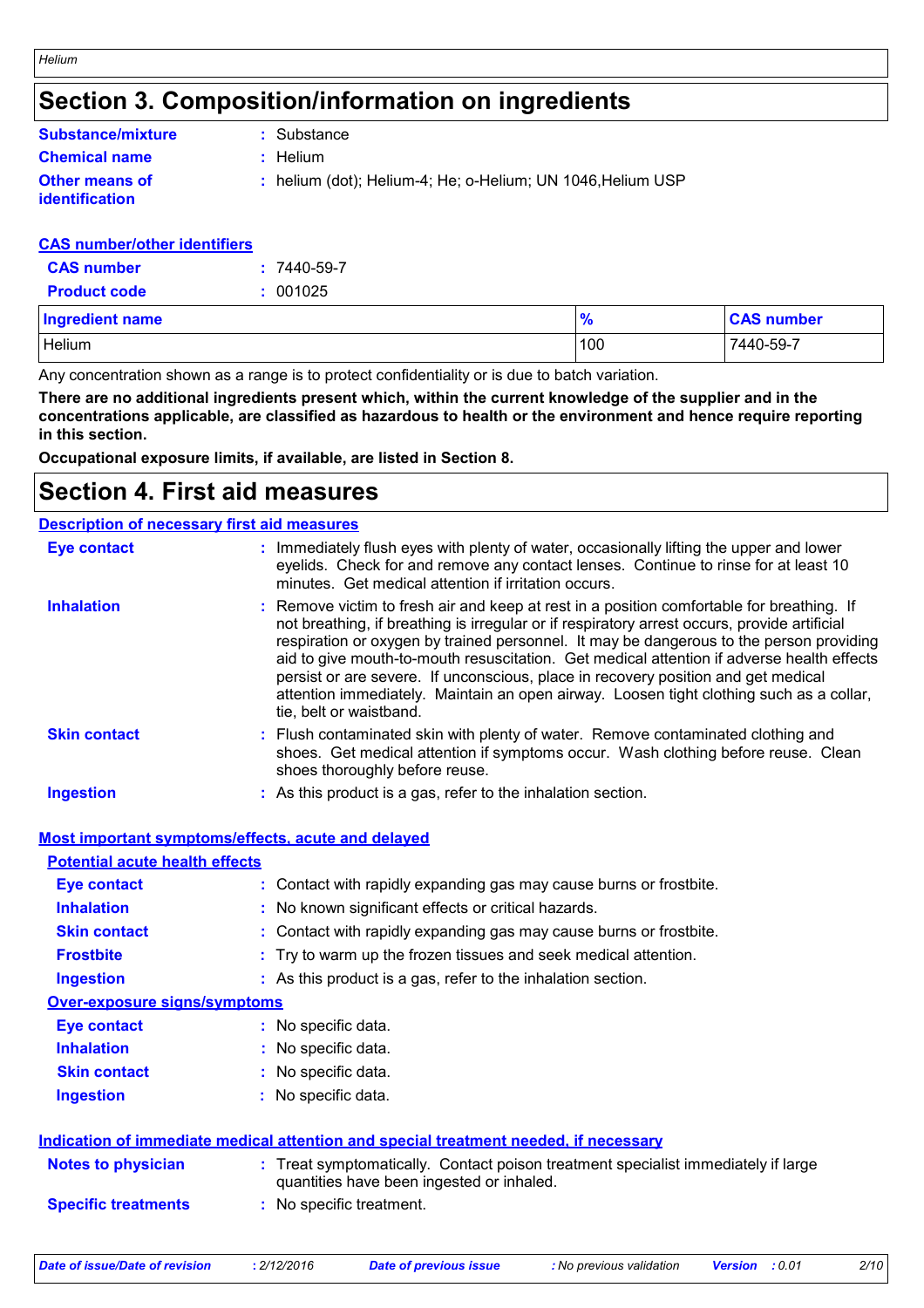### **Section 4. First aid measures**

**Protection of first-aiders** : No action shall be taken involving any personal risk or without suitable training. It may be dangerous to the person providing aid to give mouth-to-mouth resuscitation.

#### **See toxicological information (Section 11)**

| <b>Section 5. Fire-fighting measures</b>                 |                                                                                                                                                                                                                                                                                                                                                                                      |
|----------------------------------------------------------|--------------------------------------------------------------------------------------------------------------------------------------------------------------------------------------------------------------------------------------------------------------------------------------------------------------------------------------------------------------------------------------|
| <b>Extinguishing media</b>                               |                                                                                                                                                                                                                                                                                                                                                                                      |
| <b>Suitable extinguishing</b><br>media                   | : Use an extinguishing agent suitable for the surrounding fire.                                                                                                                                                                                                                                                                                                                      |
| <b>Unsuitable extinguishing</b><br>media                 | : None known.                                                                                                                                                                                                                                                                                                                                                                        |
| <b>Specific hazards arising</b><br>from the chemical     | : Contains gas under pressure. In a fire or if heated, a pressure increase will occur and<br>the container may burst or explode.                                                                                                                                                                                                                                                     |
| <b>Hazardous thermal</b><br>decomposition products       | : No specific data.                                                                                                                                                                                                                                                                                                                                                                  |
| <b>Special protective actions</b><br>for fire-fighters   | : Promptly isolate the scene by removing all persons from the vicinity of the incident if<br>there is a fire. No action shall be taken involving any personal risk or without suitable<br>training. Contact supplier immediately for specialist advice. Move containers from fire<br>area if this can be done without risk. Use water spray to keep fire-exposed containers<br>cool. |
| <b>Special protective</b><br>equipment for fire-fighters | Fire-fighters should wear appropriate protective equipment and self-contained breathing<br>apparatus (SCBA) with a full face-piece operated in positive pressure mode.                                                                                                                                                                                                               |

### **Section 6. Accidental release measures**

|                                                              |    | <b>Personal precautions, protective equipment and emergency procedures</b>                                                                                                                                                                                                                                                                              |
|--------------------------------------------------------------|----|---------------------------------------------------------------------------------------------------------------------------------------------------------------------------------------------------------------------------------------------------------------------------------------------------------------------------------------------------------|
| For non-emergency<br>personnel                               |    | : No action shall be taken involving any personal risk or without suitable training.<br>Evacuate surrounding areas. Keep unnecessary and unprotected personnel from<br>entering. Avoid breathing gas. Provide adequate ventilation. Wear appropriate<br>respirator when ventilation is inadequate. Put on appropriate personal protective<br>equipment. |
| For emergency responders                                     | ÷. | If specialised clothing is required to deal with the spillage, take note of any information<br>in Section 8 on suitable and unsuitable materials. See also the information in "For non-<br>emergency personnel".                                                                                                                                        |
| <b>Environmental precautions</b>                             |    | : Ensure emergency procedures to deal with accidental gas releases are in place to avoid<br>contamination of the environment. Inform the relevant authorities if the product has<br>caused environmental pollution (sewers, waterways, soil or air).                                                                                                    |
| <b>Methods and materials for containment and cleaning up</b> |    |                                                                                                                                                                                                                                                                                                                                                         |
| <b>Small spill</b>                                           |    | : Immediately contact emergency personnel. Stop leak if without risk.                                                                                                                                                                                                                                                                                   |
| <b>Large spill</b>                                           |    | : Immediately contact emergency personnel. Stop leak if without risk. Note: see Section<br>1 for emergency contact information and Section 13 for waste disposal.                                                                                                                                                                                       |

### **Section 7. Handling and storage**

#### **Precautions for safe handling**

**Protective measures** : Put on appropriate personal protective equipment (see Section 8). Contains gas under interpressure. Avoid contact with eyes, skin and clothing. Avoid breathing gas. Empty containers retain product residue and can be hazardous. Do not puncture or incinerate container. Use equipment rated for cylinder pressure. Close valve after each use and when empty. Protect cylinders from physical damage; do not drag, roll, slide, or drop. Use a suitable hand truck for cylinder movement.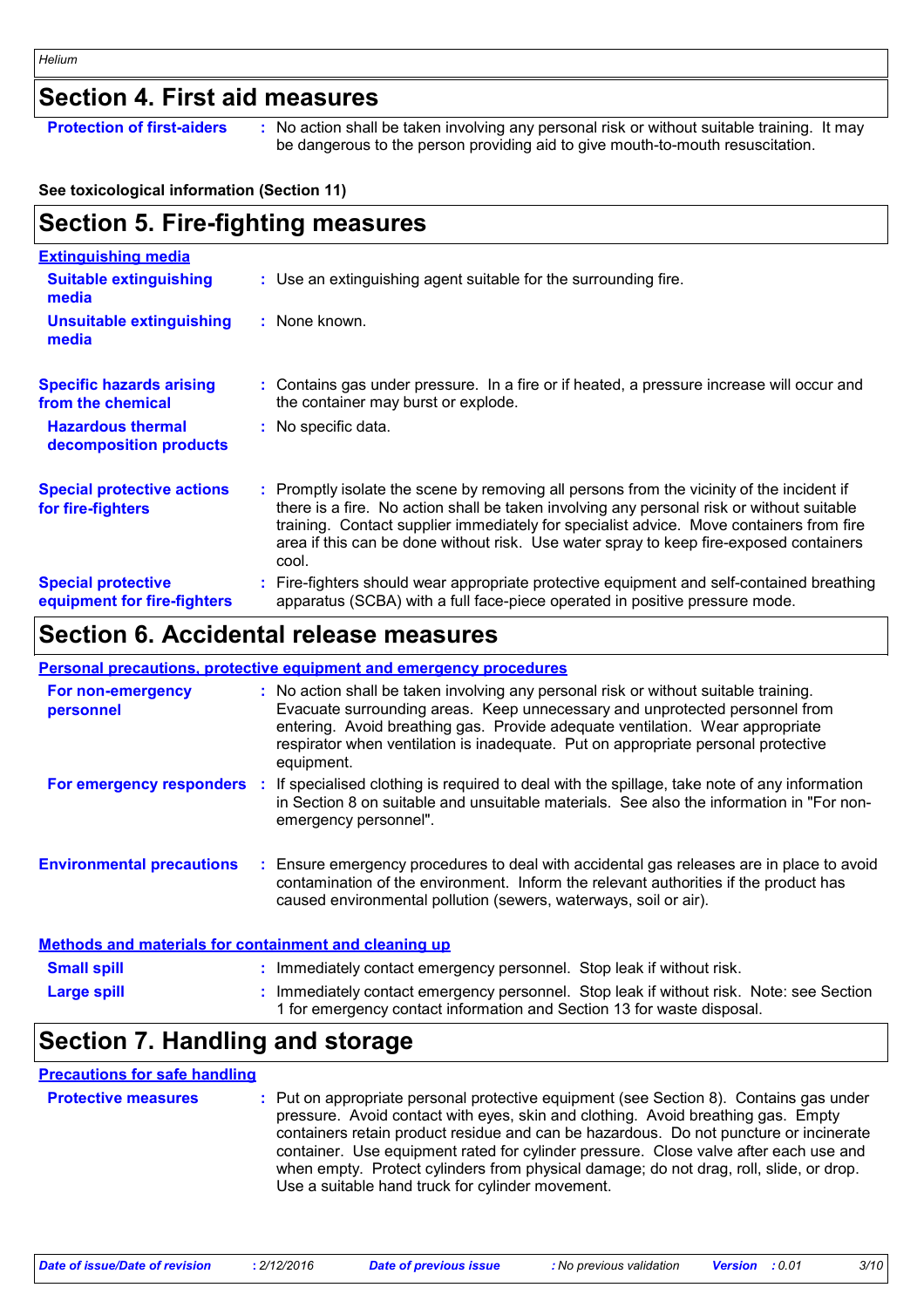## **Section 7. Handling and storage**

| <b>Advice on general</b><br>occupational hygiene                                 |    | : Eating, drinking and smoking should be prohibited in areas where this material is<br>handled, stored and processed. Workers should wash hands and face before eating,<br>drinking and smoking. Remove contaminated clothing and protective equipment before<br>entering eating areas. See also Section 8 for additional information on hygiene<br>measures.                                                                                                                              |
|----------------------------------------------------------------------------------|----|--------------------------------------------------------------------------------------------------------------------------------------------------------------------------------------------------------------------------------------------------------------------------------------------------------------------------------------------------------------------------------------------------------------------------------------------------------------------------------------------|
| <b>Conditions for safe storage,</b><br>including any<br><b>incompatibilities</b> | ÷. | Store in accordance with local regulations. Store in a segregated and approved area.<br>Store away from direct sunlight in a dry, cool and well-ventilated area, away from<br>incompatible materials (see Section 10). Keep container tightly closed and sealed until<br>ready for use. Cylinders should be stored upright, with valve protection cap in place,<br>and firmly secured to prevent falling or being knocked over. Cylinder temperatures<br>should not exceed 52 °C (125 °F). |

### **Section 8. Exposure controls/personal protection**

#### **Control parameters**

#### **Occupational exposure limits**

| <b>Ingredient name</b> | <b>Exposure limits</b>        |
|------------------------|-------------------------------|
| Helium                 | Oxygen Depletion [Asphyxiant] |

| <b>Appropriate engineering</b><br><b>controls</b> |    | Good general ventilation should be sufficient to control worker exposure to airborne<br>contaminants.                                                                                                                                                                                                                                                                                                                                                                                                                                                                                                                  |
|---------------------------------------------------|----|------------------------------------------------------------------------------------------------------------------------------------------------------------------------------------------------------------------------------------------------------------------------------------------------------------------------------------------------------------------------------------------------------------------------------------------------------------------------------------------------------------------------------------------------------------------------------------------------------------------------|
| <b>Environmental exposure</b><br><b>controls</b>  | ŧ. | Emissions from ventilation or work process equipment should be checked to ensure<br>they comply with the requirements of environmental protection legislation. In some<br>cases, fume scrubbers, filters or engineering modifications to the process equipment<br>will be necessary to reduce emissions to acceptable levels.                                                                                                                                                                                                                                                                                          |
| <b>Individual protection measures</b>             |    |                                                                                                                                                                                                                                                                                                                                                                                                                                                                                                                                                                                                                        |
| <b>Hygiene measures</b>                           |    | : Wash hands, forearms and face thoroughly after handling chemical products, before<br>eating, smoking and using the lavatory and at the end of the working period.<br>Appropriate techniques should be used to remove potentially contaminated clothing.<br>Wash contaminated clothing before reusing. Ensure that eyewash stations and safety<br>showers are close to the workstation location.                                                                                                                                                                                                                      |
| <b>Eye/face protection</b>                        |    | Safety eyewear complying with an approved standard should be used when a risk<br>assessment indicates this is necessary to avoid exposure to liquid splashes, mists,<br>gases or dusts. If contact is possible, the following protection should be worn, unless<br>the assessment indicates a higher degree of protection: safety glasses with side-<br>shields.                                                                                                                                                                                                                                                       |
| <b>Skin protection</b>                            |    |                                                                                                                                                                                                                                                                                                                                                                                                                                                                                                                                                                                                                        |
| <b>Hand protection</b>                            |    | : Chemical-resistant, impervious gloves complying with an approved standard should be<br>worn at all times when handling chemical products if a risk assessment indicates this is<br>necessary. Considering the parameters specified by the glove manufacturer, check<br>during use that the gloves are still retaining their protective properties. It should be<br>noted that the time to breakthrough for any glove material may be different for different<br>glove manufacturers. In the case of mixtures, consisting of several substances, the<br>protection time of the gloves cannot be accurately estimated. |
| <b>Body protection</b>                            |    | Personal protective equipment for the body should be selected based on the task being<br>performed and the risks involved and should be approved by a specialist before<br>handling this product.                                                                                                                                                                                                                                                                                                                                                                                                                      |
| <b>Other skin protection</b>                      |    | : Appropriate footwear and any additional skin protection measures should be selected<br>based on the task being performed and the risks involved and should be approved by a<br>specialist before handling this product.                                                                                                                                                                                                                                                                                                                                                                                              |
| <b>Respiratory protection</b>                     |    | : Use a properly fitted, air-purifying or air-fed respirator complying with an approved<br>standard if a risk assessment indicates this is necessary. Respirator selection must be<br>based on known or anticipated exposure levels, the hazards of the product and the safe<br>working limits of the selected respirator.                                                                                                                                                                                                                                                                                             |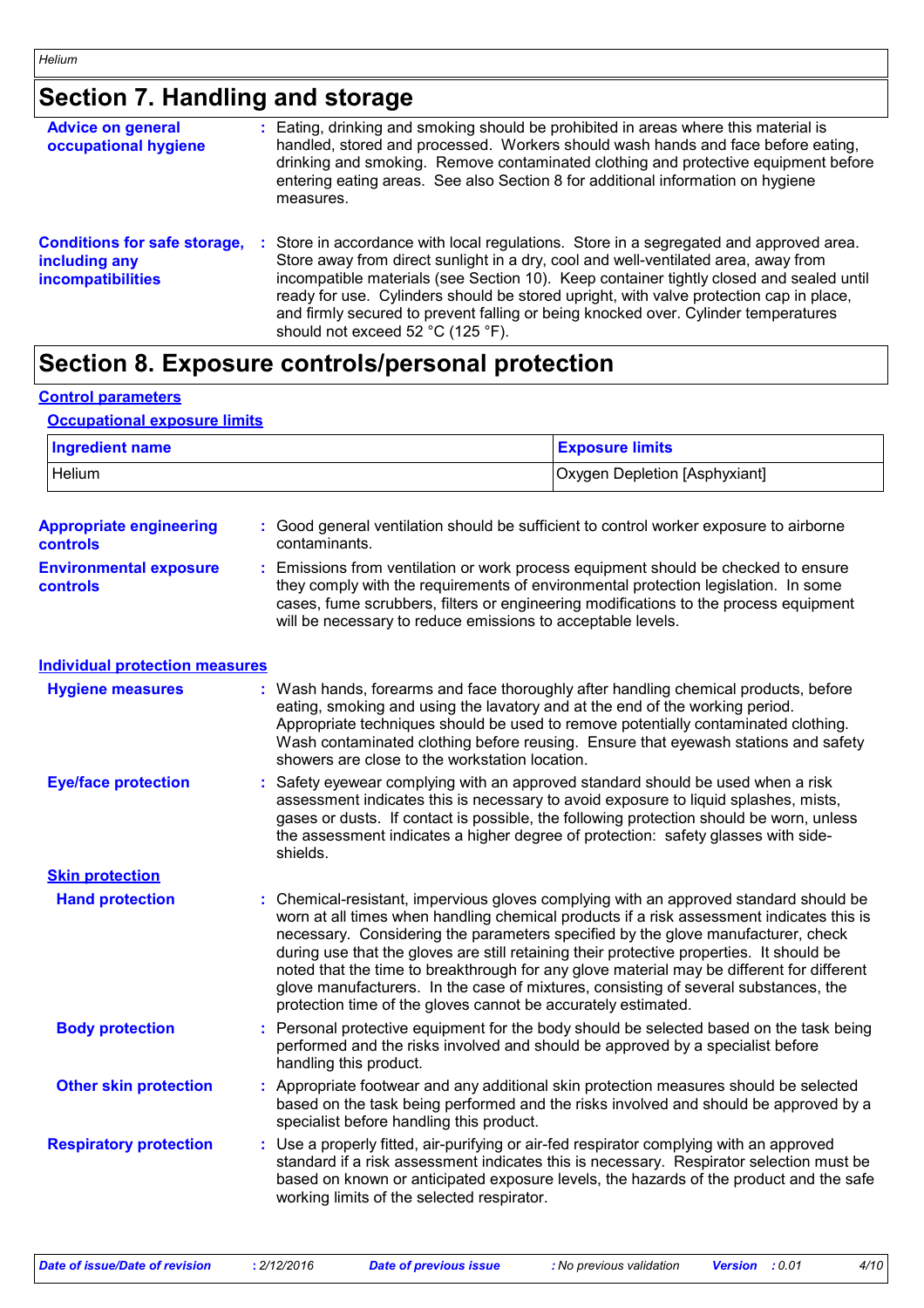# **Section 9. Physical and chemical properties**

| <b>Appearance</b>                                 |    |                                                                 |
|---------------------------------------------------|----|-----------------------------------------------------------------|
| <b>Physical state</b>                             | t  | Gas. [Compressed gas.]                                          |
| <b>Color</b>                                      |    | Colorless.                                                      |
| <b>Molecular weight</b>                           |    | 4 g/mole                                                        |
| <b>Molecular formula</b>                          |    | : He                                                            |
| <b>Boiling/condensation point</b>                 |    | : -268.9°C (-452°F)                                             |
| <b>Melting/freezing point</b>                     |    | : $-272.2^{\circ}$ C (-458 $^{\circ}$ F)                        |
| <b>Critical temperature</b>                       |    | : -267.9°C (-450.2°F)                                           |
| Odor                                              |    | Odorless.                                                       |
| <b>Odor threshold</b>                             |    | Not available.                                                  |
| pH                                                |    | Not available.                                                  |
| <b>Flash point</b>                                |    | [Product does not sustain combustion.]                          |
| <b>Burning time</b>                               |    | Not applicable.                                                 |
| <b>Burning rate</b>                               |    | Not applicable.                                                 |
| <b>Evaporation rate</b>                           | ÷  | Not available.                                                  |
| <b>Flammability (solid, gas)</b>                  |    | Not available.                                                  |
| Lower and upper explosive<br>(flammable) limits   |    | Not available.                                                  |
| <b>Vapor pressure</b>                             |    | : Not available.                                                |
| <b>Vapor density</b>                              |    | $: 0.14$ (Air = 1)<br>Liquid Density@BP: 7.8 lb/ft3 (125 kg/m3) |
| <b>Specific Volume (ft 3/lb)</b>                  |    | 96.1538                                                         |
| Gas Density (lb/ft 3)                             |    | : 0.0104                                                        |
| <b>Relative density</b>                           |    | Not applicable.                                                 |
| <b>Solubility</b>                                 |    | Not available.                                                  |
| <b>Solubility in water</b>                        |    | Not available.                                                  |
| <b>Partition coefficient: n-</b><br>octanol/water |    | : 0.28                                                          |
| <b>Auto-ignition temperature</b>                  |    | : Not available.                                                |
| <b>Decomposition temperature</b>                  | ÷. | Not available.                                                  |
| <b>SADT</b>                                       |    | Not available.                                                  |
| <b>Viscosity</b>                                  |    | Not applicable.                                                 |

### **Section 10. Stability and reactivity**

| <b>Reactivity</b>                            | t. | No specific test data related to reactivity available for this product or its ingredients.                |
|----------------------------------------------|----|-----------------------------------------------------------------------------------------------------------|
| <b>Chemical stability</b>                    |    | : The product is stable.                                                                                  |
| <b>Possibility of hazardous</b><br>reactions |    | : Under normal conditions of storage and use, hazardous reactions will not occur.                         |
| <b>Conditions to avoid</b>                   | t. | No specific data.                                                                                         |
| Incompatible materials                       |    | : No specific data.                                                                                       |
| <b>Hazardous decomposition</b><br>products   |    | : Under normal conditions of storage and use, hazardous decomposition products should<br>not be produced. |

| <b>Hazardous polymerization</b> |             | Under normal conditions of storage and use, hazardous polymerization will not occur. |                          |                       |      |
|---------------------------------|-------------|--------------------------------------------------------------------------------------|--------------------------|-----------------------|------|
| Date of issue/Date of revision  | : 2/12/2016 | <b>Date of previous issue</b>                                                        | : No previous validation | <b>Version</b> : 0.01 | 5/10 |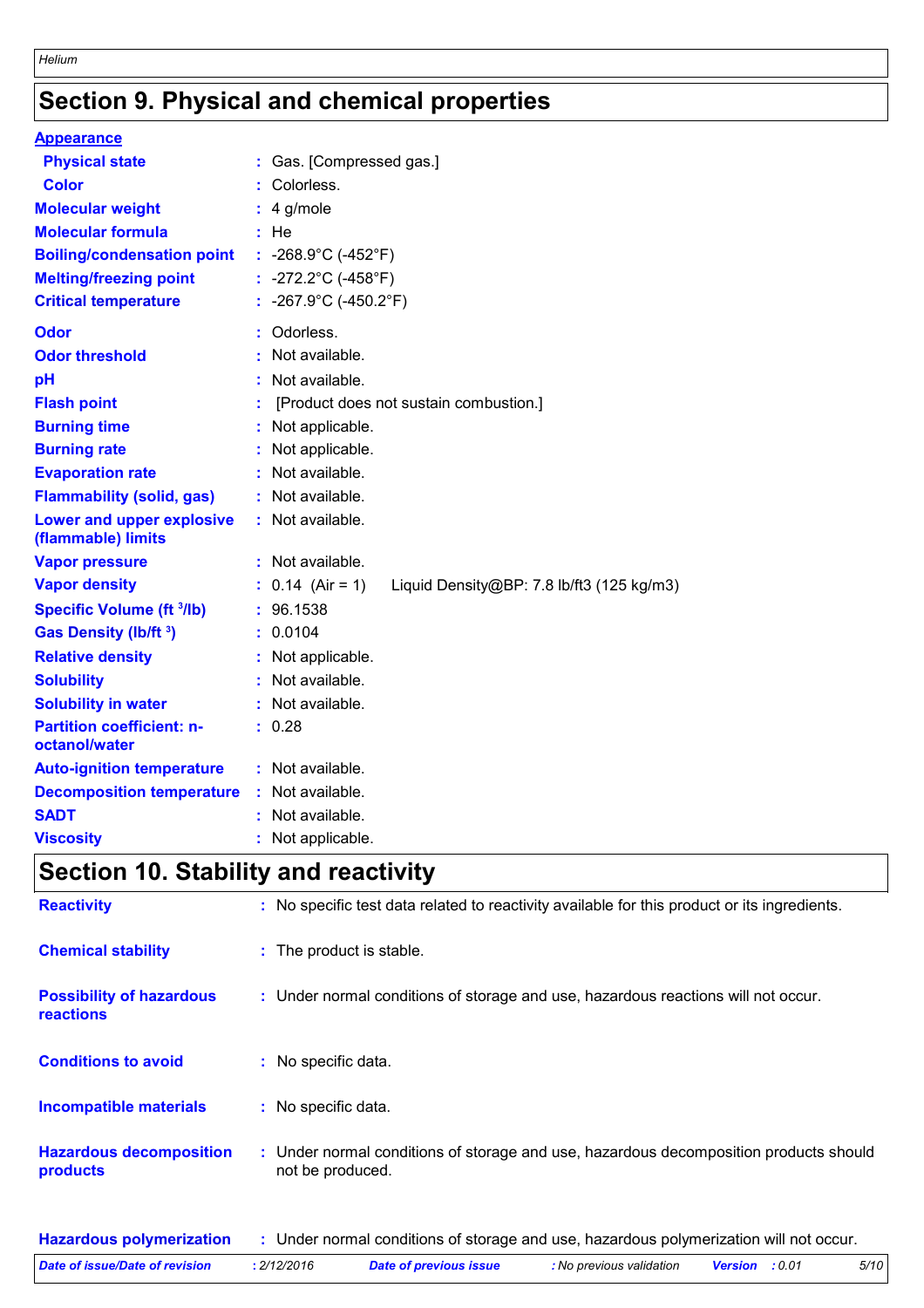### **Section 10. Stability and reactivity**

#### **Irritation/Corrosion**

Not available.

#### **Sensitization**

Not available.

#### **Mutagenicity**

Not available.

#### **Carcinogenicity**

Not available.

#### **Reproductive toxicity**

Not available.

#### **Teratogenicity**

Not available.

#### **Specific target organ toxicity (single exposure)**

Not available.

#### **Specific target organ toxicity (repeated exposure)**

Not available.

#### **Aspiration hazard**

Not available.

#### **Information on the likely routes of exposure :** Not available.

#### **Inhalation :** No known significant effects or critical hazards. **Ingestion :** As this product is a gas, refer to the inhalation section. **Skin contact :** Contact with rapidly expanding gas may cause burns or frostbite. **Eye contact :** Contact with rapidly expanding gas may cause burns or frostbite. **Potential acute health effects**

#### **Symptoms related to the physical, chemical and toxicological characteristics**

| <b>Eye contact</b>  | : No specific data. |
|---------------------|---------------------|
| <b>Inhalation</b>   | : No specific data. |
| <b>Skin contact</b> | : No specific data. |
| <b>Ingestion</b>    | : No specific data. |

#### **Delayed and immediate effects and also chronic effects from short and long term exposure**

| <b>Short term exposure</b>                        |                                                     |
|---------------------------------------------------|-----------------------------------------------------|
| <b>Potential immediate</b><br><b>effects</b>      | $:$ Not available.                                  |
| <b>Potential delayed effects</b>                  | : Not available.                                    |
| Long term exposure                                |                                                     |
| <b>Potential immediate</b><br><b>effects</b>      | $:$ Not available.                                  |
| <b>Potential delayed effects : Not available.</b> |                                                     |
| <b>Potential chronic health effects</b>           |                                                     |
| Not available.                                    |                                                     |
| <b>General</b>                                    | : No known significant effects or critical hazards. |
| <b>Carcinogenicity</b>                            | : No known significant effects or critical hazards. |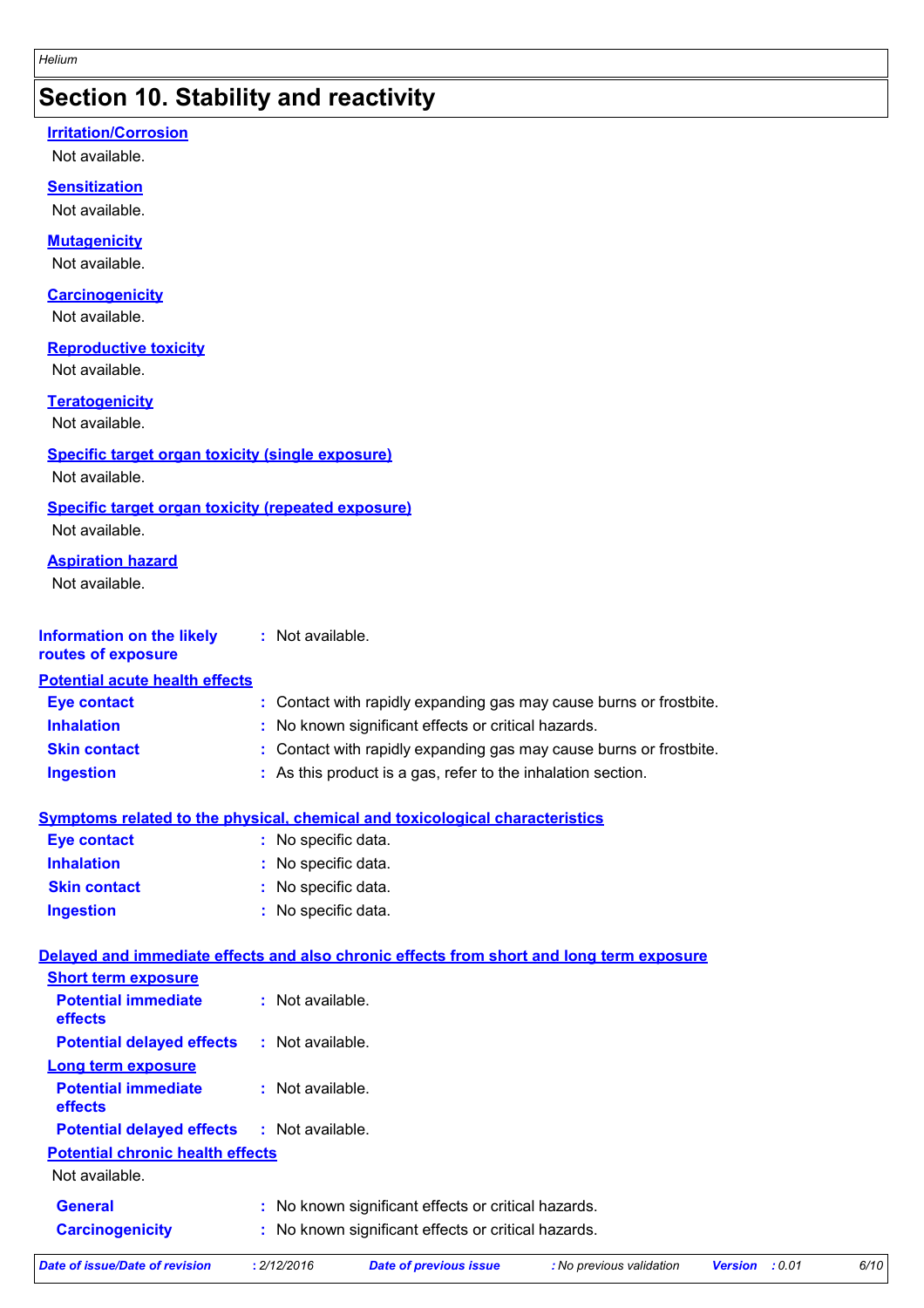### **Section 11. Toxicological information**

| <b>Mutagenicity</b>          | : No known significant effects or critical hazards. |
|------------------------------|-----------------------------------------------------|
| <b>Teratogenicity</b>        | : No known significant effects or critical hazards. |
| <b>Developmental effects</b> | : No known significant effects or critical hazards. |
| <b>Fertility effects</b>     | : No known significant effects or critical hazards. |

#### **Numerical measures of toxicity**

**Acute toxicity estimates**

Not available.

### **Section 12. Ecological information**

#### **Toxicity**

Not available.

#### **Persistence and degradability**

Not available.

#### **Bioaccumulative potential**

| <b>Product/ingredient name</b> | $\mathsf{LogP}_\mathsf{ow}$ | <b>BCF</b> | <b>Potential</b> |
|--------------------------------|-----------------------------|------------|------------------|
| <b>Helium</b>                  | 0.28                        |            | l low            |

#### **Mobility in soil**

| <b>Soil/water partition</b> | : Not available. |
|-----------------------------|------------------|
| <b>coefficient (Koc)</b>    |                  |

**Other adverse effects** : No known significant effects or critical hazards.

### **Section 13. Disposal considerations**

| <b>Disposal methods</b> | : The generation of waste should be avoided or minimized wherever possible. Disposal<br>of this product, solutions and any by-products should at all times comply with the<br>requirements of environmental protection and waste disposal legislation and any<br>regional local authority requirements. Dispose of surplus and non-recyclable products<br>via a licensed waste disposal contractor. Waste should not be disposed of untreated to<br>the sewer unless fully compliant with the requirements of all authorities with jurisdiction.<br>Empty Airgas-owned pressure vessels should be returned to Airgas. Waste packaging<br>should be recycled. Incineration or landfill should only be considered when recycling is<br>not feasible. This material and its container must be disposed of in a safe way. Empty<br>containers or liners may retain some product residues. Do not puncture or incinerate |
|-------------------------|---------------------------------------------------------------------------------------------------------------------------------------------------------------------------------------------------------------------------------------------------------------------------------------------------------------------------------------------------------------------------------------------------------------------------------------------------------------------------------------------------------------------------------------------------------------------------------------------------------------------------------------------------------------------------------------------------------------------------------------------------------------------------------------------------------------------------------------------------------------------------------------------------------------------|
|                         | container.                                                                                                                                                                                                                                                                                                                                                                                                                                                                                                                                                                                                                                                                                                                                                                                                                                                                                                          |

### **Section 14. Transport information**

|                                      | <b>DOT</b>                   | <b>TDG</b>                    | <b>Mexico</b>                | <b>IMDG</b>                  | <b>IATA</b>                      |
|--------------------------------------|------------------------------|-------------------------------|------------------------------|------------------------------|----------------------------------|
| <b>UN</b> number                     | <b>UN1046</b>                | UN1046                        | <b>UN1046</b>                | <b>UN1046</b>                | UN1046                           |
| <b>UN proper</b><br>shipping name    | HELIUM,<br><b>COMPRESSED</b> | HELIUM,<br><b>COMPRESSED</b>  | HELIUM,<br><b>COMPRESSED</b> | HELIUM,<br><b>COMPRESSED</b> | HELIUM,<br><b>COMPRESSED</b>     |
| <b>Transport</b><br>hazard class(es) | 2.2<br>NON-FLAMMABLE CA      | 2.2                           | 2.2                          | 2.2                          | 2.2                              |
| Date of issue/Date of revision       | : 2/12/2016                  | <b>Date of previous issue</b> |                              | : No previous validation     | 7/10<br><b>Version</b><br>: 0.01 |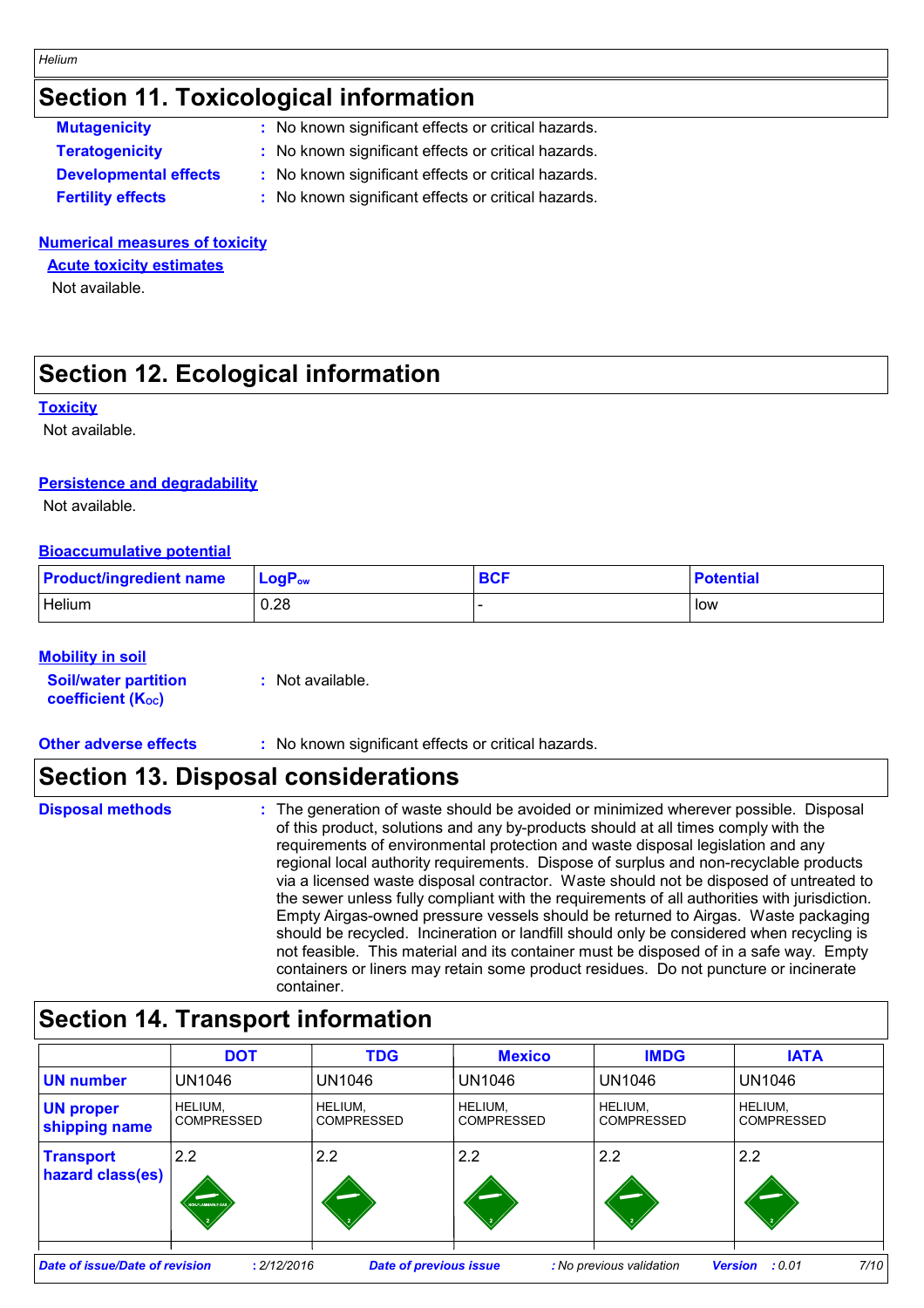### **Section 14. Transport information**

| <b>Packing group</b>             |                                                                                                                                                                            |                                                                                                                                                                                                                                                                                |     |     |                                                                                                                                             |
|----------------------------------|----------------------------------------------------------------------------------------------------------------------------------------------------------------------------|--------------------------------------------------------------------------------------------------------------------------------------------------------------------------------------------------------------------------------------------------------------------------------|-----|-----|---------------------------------------------------------------------------------------------------------------------------------------------|
| <b>Environment</b>               | No.                                                                                                                                                                        | No.                                                                                                                                                                                                                                                                            | No. | No. | No.                                                                                                                                         |
| <b>Additional</b><br>information | <b>Limited quantity</b><br>Yes.<br><b>Packaging instruction</b><br>Passenger aircraft<br>Quantity limitation: 75<br>kg<br>Cargo aircraft<br>Quantity limitation: 150<br>kg | Product classified as<br>per the following<br>sections of the<br>Transportation of<br>Dangerous Goods<br>Regulations: 2.13-2.17<br>(Class 2).<br><b>Explosive Limit and</b><br><b>Limited Quantity Index</b><br>0.125<br><b>Passenger Carrying</b><br>Road or Rail Index<br>75 |     |     | <b>Passenger and Cargo</b><br><b>Aircraft</b> Quantity<br>limitation: 75 kg<br><b>Cargo Aircraft Only</b><br>Quantity limitation: 150<br>kg |

**"Refer to CFR 49 (or authority having jurisdiction) to determine the information required for shipment of the product."** 

**Special precautions for user** : Transport within user's premises: always transport in closed containers that are upright and secure. Ensure that persons transporting the product know what to do in the event of an accident or spillage.

**Transport in bulk according :** Not available. **to Annex II of MARPOL 73/78 and the IBC Code**

### **Section 15. Regulatory information**

| <b>U.S. Federal regulations</b>                                                                 | : TSCA 8(a) CDR Exempt/Partial exemption: Not determined<br>United States inventory (TSCA 8b): This material is listed or exempted. |                       |                                         |                 |                                                 |                                                 |
|-------------------------------------------------------------------------------------------------|-------------------------------------------------------------------------------------------------------------------------------------|-----------------------|-----------------------------------------|-----------------|-------------------------------------------------|-------------------------------------------------|
| <b>Clean Air Act Section 112</b><br>(b) Hazardous Air<br><b>Pollutants (HAPs)</b>               | : Not listed                                                                                                                        |                       |                                         |                 |                                                 |                                                 |
| <b>Clean Air Act Section 602</b><br><b>Class I Substances</b>                                   | : Not listed                                                                                                                        |                       |                                         |                 |                                                 |                                                 |
| <b>Clean Air Act Section 602</b><br><b>Class II Substances</b>                                  | : Not listed                                                                                                                        |                       |                                         |                 |                                                 |                                                 |
| <b>DEA List I Chemicals</b><br>(Precursor Chemicals)                                            | : Not listed                                                                                                                        |                       |                                         |                 |                                                 |                                                 |
| <b>DEA List II Chemicals</b><br><b>(Essential Chemicals)</b>                                    | : Not listed                                                                                                                        |                       |                                         |                 |                                                 |                                                 |
| <b>SARA 302/304</b><br><b>Composition/information on ingredients</b><br>No products were found. |                                                                                                                                     |                       |                                         |                 |                                                 |                                                 |
| <b>SARA 304 RQ</b><br><b>SARA 311/312</b>                                                       | : Not applicable.                                                                                                                   |                       |                                         |                 |                                                 |                                                 |
| <b>Classification</b><br><b>Composition/information on ingredients</b>                          | : Sudden release of pressure                                                                                                        |                       |                                         |                 |                                                 |                                                 |
| <b>Name</b>                                                                                     | $\frac{9}{6}$                                                                                                                       | <b>Fire</b><br>hazard | <b>Sudden</b><br>release of<br>pressure | <b>Reactive</b> | <b>Immediate</b><br>(acute)<br>health<br>hazard | <b>Delayed</b><br>(chronic)<br>health<br>hazard |
| Helium                                                                                          | 100                                                                                                                                 | No.                   | Yes.                                    | No.             | No.                                             | No.                                             |

*Helium*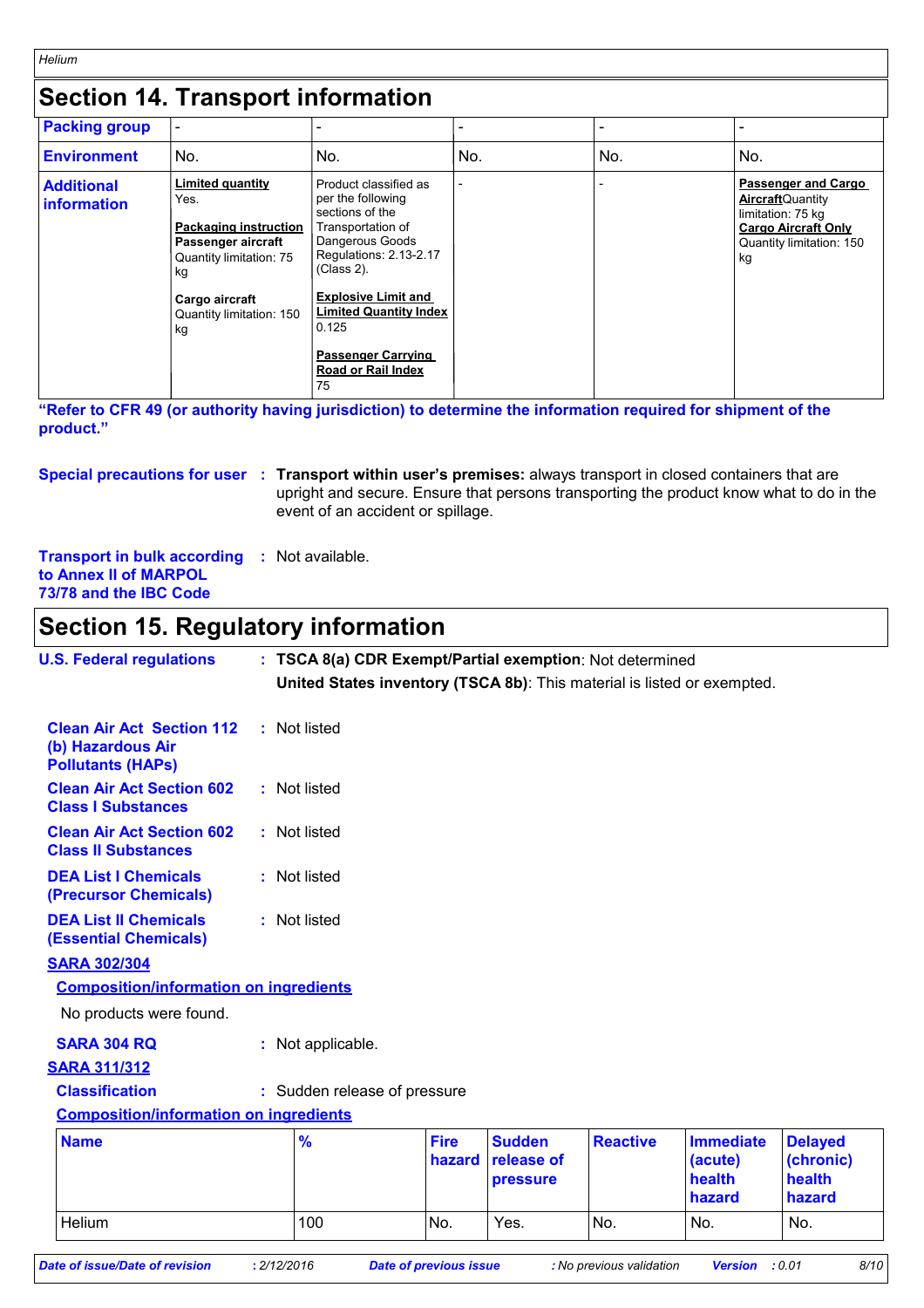### **Section 15. Regulatory information**

| <b>State regulations</b>                                                    |                                                                                                                                                                                                                                                                                                                                                                                                                                                                                                                         |  |  |  |
|-----------------------------------------------------------------------------|-------------------------------------------------------------------------------------------------------------------------------------------------------------------------------------------------------------------------------------------------------------------------------------------------------------------------------------------------------------------------------------------------------------------------------------------------------------------------------------------------------------------------|--|--|--|
| <b>Massachusetts</b>                                                        | This material is listed.                                                                                                                                                                                                                                                                                                                                                                                                                                                                                                |  |  |  |
| <b>New York</b>                                                             | This material is not listed.                                                                                                                                                                                                                                                                                                                                                                                                                                                                                            |  |  |  |
| <b>New Jersey</b>                                                           | This material is listed.                                                                                                                                                                                                                                                                                                                                                                                                                                                                                                |  |  |  |
| <b>Pennsylvania</b>                                                         | : This material is listed.                                                                                                                                                                                                                                                                                                                                                                                                                                                                                              |  |  |  |
| <b>International regulations</b>                                            |                                                                                                                                                                                                                                                                                                                                                                                                                                                                                                                         |  |  |  |
| <b>International lists</b>                                                  |                                                                                                                                                                                                                                                                                                                                                                                                                                                                                                                         |  |  |  |
| <b>National inventory</b>                                                   |                                                                                                                                                                                                                                                                                                                                                                                                                                                                                                                         |  |  |  |
| <b>Australia</b>                                                            | : This material is listed or exempted.                                                                                                                                                                                                                                                                                                                                                                                                                                                                                  |  |  |  |
| <b>Canada</b>                                                               | This material is listed or exempted.                                                                                                                                                                                                                                                                                                                                                                                                                                                                                    |  |  |  |
| <b>China</b>                                                                | This material is listed or exempted.                                                                                                                                                                                                                                                                                                                                                                                                                                                                                    |  |  |  |
| <b>Europe</b>                                                               | This material is listed or exempted.                                                                                                                                                                                                                                                                                                                                                                                                                                                                                    |  |  |  |
| <b>Japan</b>                                                                | Not determined.                                                                                                                                                                                                                                                                                                                                                                                                                                                                                                         |  |  |  |
| <b>Malaysia</b>                                                             | Not determined.                                                                                                                                                                                                                                                                                                                                                                                                                                                                                                         |  |  |  |
| <b>New Zealand</b>                                                          | This material is listed or exempted.                                                                                                                                                                                                                                                                                                                                                                                                                                                                                    |  |  |  |
| <b>Philippines</b>                                                          | This material is listed or exempted.                                                                                                                                                                                                                                                                                                                                                                                                                                                                                    |  |  |  |
| <b>Republic of Korea</b>                                                    | : This material is listed or exempted.                                                                                                                                                                                                                                                                                                                                                                                                                                                                                  |  |  |  |
| <b>Taiwan</b>                                                               | : This material is listed or exempted.                                                                                                                                                                                                                                                                                                                                                                                                                                                                                  |  |  |  |
| <b>Canada</b>                                                               |                                                                                                                                                                                                                                                                                                                                                                                                                                                                                                                         |  |  |  |
| <b>WHMIS (Canada)</b>                                                       | : Class A: Compressed gas.                                                                                                                                                                                                                                                                                                                                                                                                                                                                                              |  |  |  |
|                                                                             | CEPA Toxic substances: This material is not listed.                                                                                                                                                                                                                                                                                                                                                                                                                                                                     |  |  |  |
|                                                                             | Canadian ARET: This material is not listed.                                                                                                                                                                                                                                                                                                                                                                                                                                                                             |  |  |  |
|                                                                             | <b>Canadian NPRI:</b> This material is not listed.                                                                                                                                                                                                                                                                                                                                                                                                                                                                      |  |  |  |
|                                                                             | Alberta Designated Substances: This material is not listed.                                                                                                                                                                                                                                                                                                                                                                                                                                                             |  |  |  |
|                                                                             | Ontario Designated Substances: This material is not listed.<br>Quebec Designated Substances: This material is not listed.                                                                                                                                                                                                                                                                                                                                                                                               |  |  |  |
| <b>Section 16. Other information</b>                                        |                                                                                                                                                                                                                                                                                                                                                                                                                                                                                                                         |  |  |  |
|                                                                             | <b>Canada Label requirements : Class A: Compressed gas.</b>                                                                                                                                                                                                                                                                                                                                                                                                                                                             |  |  |  |
| <b>Hazardous Material Information System (U.S.A.)</b>                       |                                                                                                                                                                                                                                                                                                                                                                                                                                                                                                                         |  |  |  |
| <b>Health</b>                                                               | $\mathbf 0$                                                                                                                                                                                                                                                                                                                                                                                                                                                                                                             |  |  |  |
|                                                                             | 0                                                                                                                                                                                                                                                                                                                                                                                                                                                                                                                       |  |  |  |
| <b>Flammability</b>                                                         |                                                                                                                                                                                                                                                                                                                                                                                                                                                                                                                         |  |  |  |
| <b>Physical hazards</b>                                                     | 3                                                                                                                                                                                                                                                                                                                                                                                                                                                                                                                       |  |  |  |
|                                                                             |                                                                                                                                                                                                                                                                                                                                                                                                                                                                                                                         |  |  |  |
|                                                                             | Caution: HMIS® ratings are based on a 0-4 rating scale, with 0 representing minimal hazards or risks, and 4<br>representing significant hazards or risks Although HMIS® ratings are not required on SDSs under 29 CFR 1910.<br>1200, the preparer may choose to provide them. HMIS® ratings are to be used with a fully implemented HMIS®<br>program. HMIS® is a registered mark of the National Paint & Coatings Association (NPCA). HMIS® materials<br>may be purchased exclusively from J. J. Keller (800) 327-6868. |  |  |  |
| The customer is responsible for determining the PPE code for this material. |                                                                                                                                                                                                                                                                                                                                                                                                                                                                                                                         |  |  |  |
| <b>National Fire Protection Association (U.S.A.)</b>                        |                                                                                                                                                                                                                                                                                                                                                                                                                                                                                                                         |  |  |  |
|                                                                             | <b>Flammability</b>                                                                                                                                                                                                                                                                                                                                                                                                                                                                                                     |  |  |  |
| <b>Health</b><br><b>Instability/Reactivity</b>                              |                                                                                                                                                                                                                                                                                                                                                                                                                                                                                                                         |  |  |  |
| <b>Special</b>                                                              |                                                                                                                                                                                                                                                                                                                                                                                                                                                                                                                         |  |  |  |
| which is represented only by the standard in its entirety.                  | Reprinted with permission from NFPA 704-2001, Identification of the Hazards of Materials for Emergency<br>Response Copyright ©1997, National Fire Protection Association, Quincy, MA 02269. This reprinted material is<br>not the complete and official position of the National Fire Protection Association, on the referenced subject                                                                                                                                                                                 |  |  |  |

### **Section 16. Other information**

#### **Hazardous Material Information System (U.S.A.)**





*Date of issue/Date of revision* **:** *2/12/2016 Date of previous issue : No previous validation Version : 0.01 9/10*